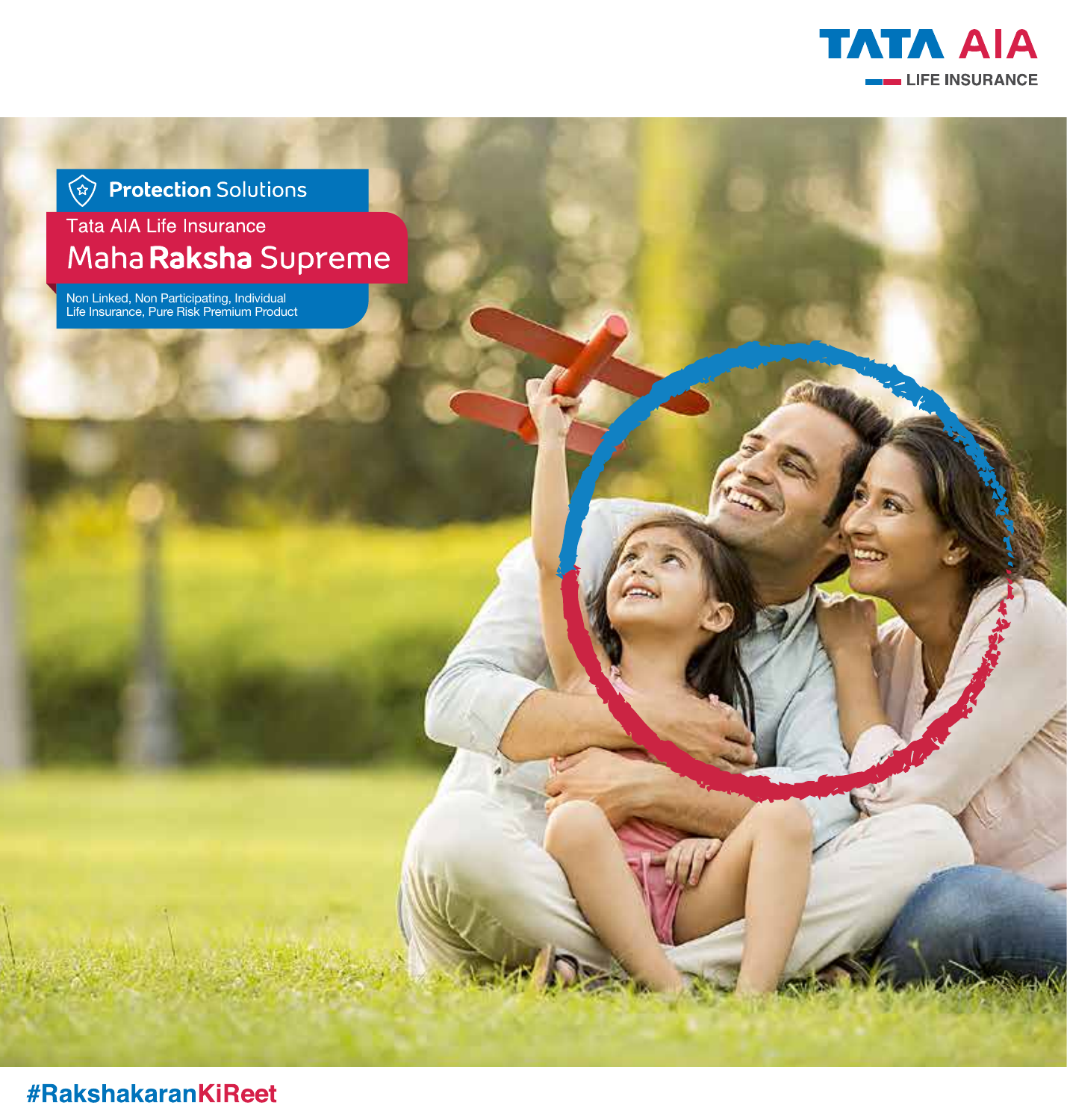# **Tata AIA Life Insurance Maha Raksha Supreme**

Non-Linked, Non-Participating, Individual Life Insurance, Pure Risk Premium Product

We all want to ensure that our loved ones are never short in terms of financial resources to live the life of their dreams. We all want & need to make sure that come what may, the standard of living of our loved ones is never compromised. We also want to ensure that the burden of our debts & loans does not become a burden for them & their happiness.

For all of the above to happen, we need to ensure that the income for our family is protected. And the best way to do that is through a "Pure Term" insurance plan. Tata AIA Life Insurance Maha Raksha Supreme is that solution that provides this required financial protection to your family.

Tata AIA Life Insurance Maha Raksha Supreme, a Non Linked, Non Participating, Individual Life Insurance Pure Risk Premium Product, offers you a wide range of choices to fulfill your family's specific needs of financial protection.

# **Key Highlights**

- Life Cover up to Age 85 or option for Whole Life coverage (till age 100 years)
- Inbuilt Payout Accelerator Benefit that advances 50% of Basic Sum Assured in event of a Terminal Illness diagnosis
- Increase in cover at future milestone events in your life with Life Stage Plus Option, without the hassles of fresh medical underwriting
- Pay only once, for a limited period or throughout the policy term
- Option to enhance protection through Rider
- Discounted rates for female lives and standard premium rates for non-smokers
- Tax benefits as per applicable tax laws

# **Eligiblity Criteria**

| Plan Options                | Parameters                                                                                                                 |                |         | ivili ill tulli Augillonal Sulli ASS<br>this option is 10% of the Bas  |            |  |
|-----------------------------|----------------------------------------------------------------------------------------------------------------------------|----------------|---------|------------------------------------------------------------------------|------------|--|
| Minimum<br><b>Entry Age</b> | 18 Years                                                                                                                   |                |         | Additional Sum Assured is 50°<br>to a maximum of $\bar{\tau}$ 50 lacs. |            |  |
| Maximum<br>entry age        | 70 years for Single Pay, Regular Pay and Limited<br>Pay 5<br>65 years for Limited Pay 10, 12<br>45 years for Pay to Age 60 |                |         |                                                                        | Welcoming  |  |
| <b>Maturity Age</b>         |                                                                                                                            | <b>Minimum</b> | Maximum | Cover                                                                  | your life  |  |
|                             | Non Whole Life                                                                                                             | 28             | 85      | Your                                                                   | partner    |  |
|                             | Whole Life                                                                                                                 | 100            | 100     |                                                                        |            |  |
| <b>Basic Sum</b><br>Assured | Min: ₹ 5,000,000 & Max: No Limit Subject to<br>Underwriting                                                                |                |         |                                                                        |            |  |
|                             | Sum Assured should be in multiples of<br>₹ 5,00,000                                                                        |                |         |                                                                        | Your Age & |  |
|                             |                                                                                                                            |                |         |                                                                        | 2          |  |

|                                                               | Premium                              | Min            | Max Policy Term   |                         |
|---------------------------------------------------------------|--------------------------------------|----------------|-------------------|-------------------------|
|                                                               | Paying Term<br>(PPT)                 | Policy<br>Term | Non<br>whole life | <b>Whole Life</b>       |
| Policy Term/                                                  | Single pay                           | 10             | 50                | <b>Not</b>              |
| Premium                                                       | Regular Pay                          | 10             | 50                | Applicable              |
| <b>Payment Term</b>                                           | Limited Pay 5                        | 10             |                   |                         |
|                                                               | Limited Pay 10                       | 15             | Up to<br>age 85   | $100 - age$<br>at entry |
|                                                               | Limited Pay 12                       | 15             |                   |                         |
|                                                               | Limited Pay to<br>Age 60             | 55             | Not<br>Applicable |                         |
| Premium<br>payment Modes<br>in Regular/<br><b>Limited Pay</b> | Annual/Semi Annual/Quarterly/Monthly |                |                   |                         |

Any reference to age is as on last birthday

# **How does your Plan work?**



**Step 1:** Choose the amount of cover you need. This would be your Basic Sum Assured which can be taken in multiples of r 500,000 subject to minimum Basic Sum Assured of ₹ 50,00,000.

An event of a Marriage or a Child Birth brings added responsibilities for you, which would demand higher life cover and more financial security to take care of unforeseen contingencies; therefore we offer you the option to increase the cover at significant stages in your life. This novel flexibility of the plan is known as Life Stage Plus Option<sup>1</sup>.

You need to opt for this feature at inception, which would enable you to avail Additional Sum Assured within the same policy without having to go through fresh medical underwriting. Minimum Additional Sum Assured that can be availed under this option is 10% of the Basic Sum Assured and Maximum Additional Sum Assured is 50% of Basic Sum Assured, subject to a maximum of  $\bar{\bar{\xi}}$  50 lacs.



Your Age & Responsibilities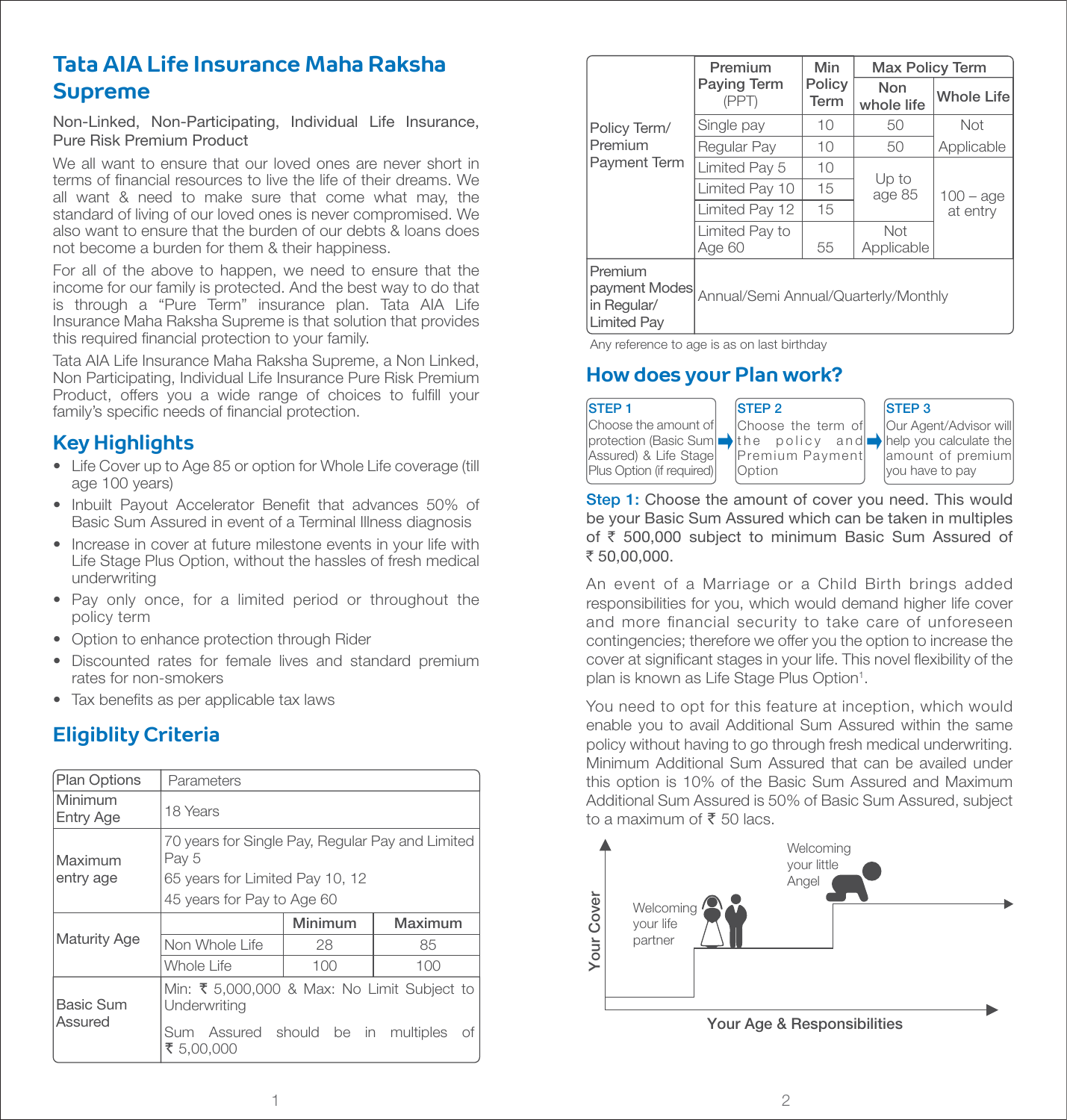### Inbuilt Payout Accelerator Benefit<sup>1</sup>

This Plan also offers you an inbuilt Payout Accelerator Benefit which accelerates the death benefit payable in case you are terminally ill wherein chances of survival are not greater than 6 months. 50% of your chosen Basic Sum Assured is paid out to you on diagnosis and death benefit as mentioned in this brochure will be paid to your nominee in case of death within policy term, provided the policy is in force.

1 For complete details on terms & conditions, please refer the policy contract

**Step 2:** As per your convenience, you can choose the policy term and premium payment option.

You have the flexibility to pay premiums as single pay, limited or regular pay as per your choice and plan options. In limited/regular pay option, you can choose to pay premium as Annual, Semi Annual, Quarterly and Monthly, where Annual premium is multiplied by loading factors of 0.51 for Semi Annual, 0.26 for Quarterly, and 0.0883 for monthly modes.

Electronic Clearing Services (ECS) or Standing Instructions is Preferable for Monthly modes.

Electronic Clearing Services (ECS) or Standing Instructions is Preferable for Monthly modes.

**Step 3:** Our Advisor will help you to calculate the amount of premium based on your choices.

#### Sample Illustrations with Life Stage Plus Option

Ms. Radha is 30 years old non smoker healthy female and takes Tata AIA Life Insurance Maha Raksha Supreme plan for Sum Assured of  $\bar{\xi}$  1,00,00,000 for 15 years. The premium is  $\bar{\xi}$  8,100 p.a; at inception she opts for Life Stage Plus Option with no extra cost.

So Radha can increase her cover in the future without underaoing fresh medicals by a maximum of ₹ 50,00,000 during the term of the policy. Note that when Radha exercises this option; her future premiums will be based on the increased cover, age and outstanding policy term at that time.



<sup>^</sup>Payout Accelerator benefit is not available on Additional Sum Assured availed through Life Stage Plus Option.

The premium mentioned is exclusive of applicable taxes, cesses and levies

# **Death Benefit**

Upon death of the insured during the term of the policy, provided the policy is in force, the death benefit payable to the Nominee will be the Sum Assured on death along with Additional Sum Assured under Life Stage Plus Option, if any less Payout Accelerator Benefit already paid, if any:

## "Sum Assured on death" shall be defined as the highest of the following for Regular and Limited Pay:

- Basic Sum Assured
- 10 times the Annualized Premium
- 105% of the Total Premiums Paid up to the date of death

### "Sum Assured on death" shall be defined as the highest of the following for Single Pay:

- Basic Sum Assured
- 125% of the Single Premium

The Policy will terminate upon death of the insured and no other benefit under the policy shall be payable.

"Annualized Premium" shall be the premium amount payable in a year chosen by the Policyholder, excluding the taxes, rider premiums underwriting extra premiums and loading for modal premiums, if any.

"Total Premiums Paid " means total of all the premiums received, excluding any extra premium, any rider premium and taxes.

#### **Maturity Benefit**

There is no Maturity Benefit in this plan.

#### Indicative Premium Rates

Sample annual premium rates for Non-Smoker, Male, Standard Life

| Age | <b>Basic Sum</b><br>Assured in $(\overline{\tau})$ | Policy<br>Term | Regular<br>Pay in $(\overline{\tau})$ | Single Pay<br>in $(\overline{\tau})$ |
|-----|----------------------------------------------------|----------------|---------------------------------------|--------------------------------------|
| 35  | 50,00,000                                          | 30             | 7.900                                 | 1,18,650                             |
| 35  | 1,00,00,000                                        | 30             | 13,800                                | 2,32,300                             |
| 40  | 50,00,000                                          | 20             | 9.800                                 | 1,08,200                             |
| 40  | 1,00,00,000                                        | 20             | 17,600                                | 2,11,400                             |

Premium rates are exclusive of applicable taxes, duties, surcharge, cesses or levies which will be entirely borne/ paid by the Policyholder, in addition to the payment of such Premium or interest. Tata AIA Life shall have the right to claim, deduct, adjust and recover the amount of any applicable tax or imposition, levied by any statutory or administrative body, from the benefits payable under the Policy.

Kindly refer the Benefit Illustration for the exact premium.

# **Special Premium Rates**

A healthy lifestyle should be rewarded and we offer special rates for non-smokers. Additionally preferential rates are offered to female lives.

#### High Cover Discount

Following is the high cover discount available in your plan for Regular Pay / Single Pay;

| <b>Basic Sum Assured</b><br>Size in $\bar{z}$ | <b>Regular Pay</b>                                      | Single Pay  |
|-----------------------------------------------|---------------------------------------------------------|-------------|
| 50,00,000 to 99,99,999                        | No discount                                             | No discount |
| 1,00,00,000 and above                         | 10.2 Per 1000 Basic 10.5 Per 1000 Basic1<br>Sum Assured | Sum Assured |

For Limited Pay, high cover discounts are built in the premium rates.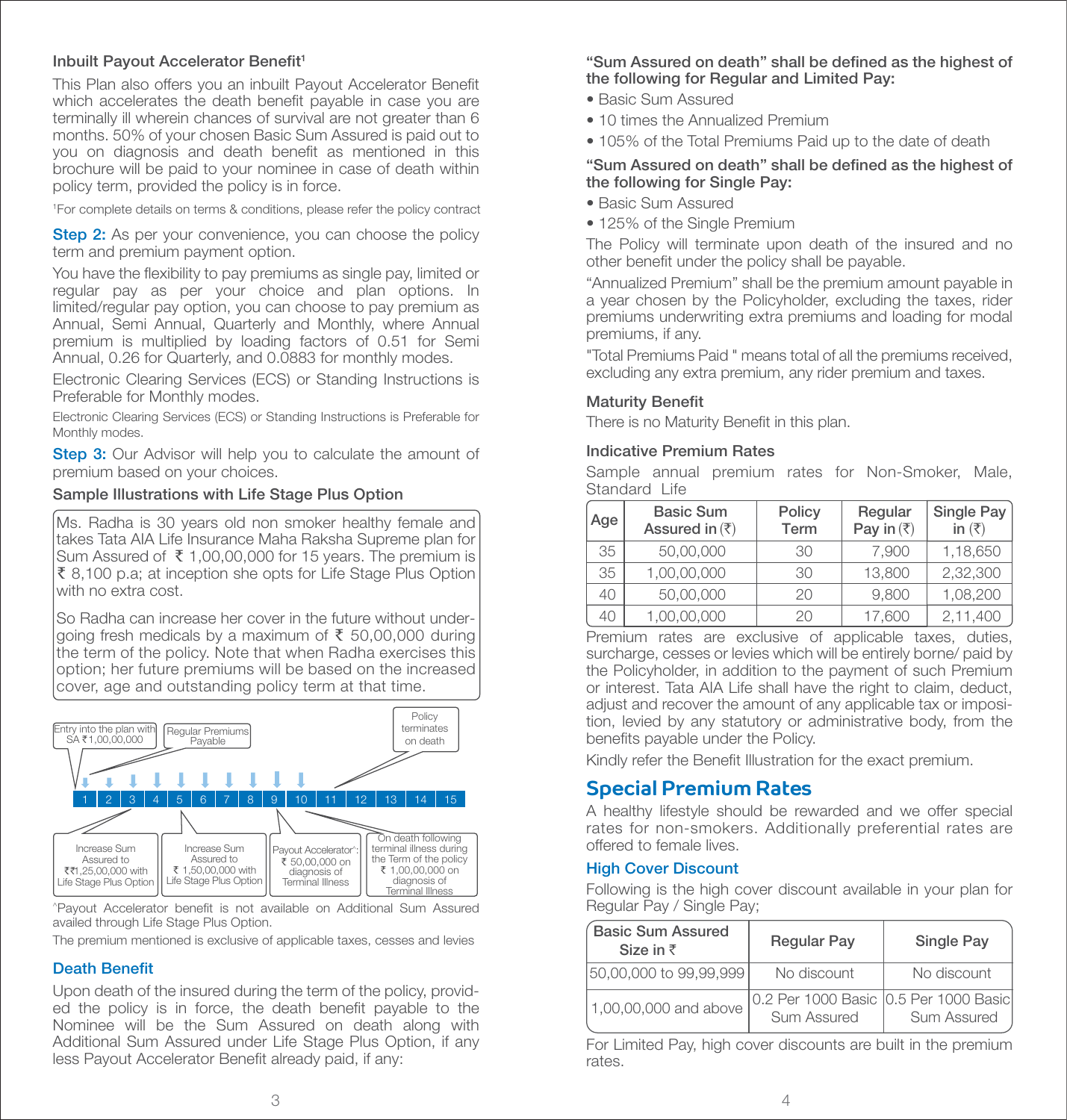# **Additional Benefits:**

### Flexibility of Additional Coverage:

You have further flexibility to customize your product by adding the following optional rider. The rider can be attached only at the policy inception.

Tata AIA Life Insurance Accidental Death and Dismemberment Long Scale) (ADDL) Rider (UIN: 110B028V03) This rider ensures protection of your family by paying your nominee an amount equal to the rider sum assured in case of an accidental death. In case of severe dismemberment like loss of limbs or bodily functions or severe burns due to an accident, it will pay a percentage of the rider sum assured as per the ADDL benefit chart. The benefits will be doubled in case of certain accidental death or dismemberments.

For more details on the features, benefits, conditions, premiums and exclusions under this rider please refer to the Rider Brochure or contact our Insurance Advisor or visit our nearest branch office

# **Other Features**

### Plan Conversion Option

Not allowed under this plan.

## Increase / Decrease in Basic Sum Assured

Increase / Decrease in Basic Sum Assured is not allowed.

#### Grace Period

A Grace Period of fifteen days for monthly mode and thirty days for all other modes, from the due date will be allowed for payment of each subsequent Premium. The Policy will remain in force during the period. If any Premium remains unpaid at the end of its Grace Period, the Policy shall lapse from the due date of the first unpaid premium.

#### Revival

The policy may be revived, at the Company's absolute discretion, within five years from the date of lapse, subject to: (i) Policyholder's written application for revival; (ii) production of Insured' s current health certicate and other evidence of insurability, satisfactory to the Company, (iii) payment of all overdue Premiums with interest.

Any revival shall only cover insured event which occurs after the revival date.

The applicable interest rate for revival is determined using the SBI (State Bank of India) [or any other public sector undertaking bank] deposit rate for '1 year to less than 2 years', plus 2% and will be reviewed semi-annually. The current interest rate on revival from 1st October 2019 is 8.50% simple p.a. (i.e. SBI interest rate of 6.50% + 2%).

#### Free Look Period

If you are not satisfied with the terms & conditions/ features of the policy, you have the right to cancel the Policy by providing written notice to the Company stating reasons/ objections and receive a refund of all premiums paid without interest after

deducting a) Proportionate risk premium for the period on cover, b) Stamp duty and medical examination costs which have been incurred for issuing the Policy. Such notice must be signed by you and received directly by the Company within 15 days after you receive the Policy Document. The said period of 15 days shall stand extended to 30 days, if the policy is sourced through distance marketing mode which includes solicitation through any means of communication other than in person.

#### Surrender Benefit

There is no surrender benefit in this plan for Regular pay option.

For Single Pay/Limited pay option, you can surrender your policy any time during the policy term and the surrender benefit payable (if any) is as follows.

- The Surrender Value for Single Pay Option = 75% \* (Policy Term less Policy duration in complete years)/Policy Term \* Single Premium
- For Limited premium payment policies (including premium payment terms 5/10/12 years and "Pay To Age 60"): Surrender Value = Surrender Value Factor \* Annualised Premium.

For Surrender Value factors, please refer the Policy Document on our website: www.tataaia.com

### Reduced Paid-Up Benefit:

Reduced Paid-up Benefit is not available under this product

### Policy Loan

There is no Policy Loan available in this plan.

### Tax Benefits<sup>3</sup>

<sup>3</sup> Income Tax benefits would be available as per the prevailing income tax laws, subject to fulfillment of conditions stipulated therein. Income Tax laws are subject to change from time to time. Tata AIA Life Insurance Company Ltd. does not assume responsibility on tax implication mentioned anywhere in this document. Please consult your own tax consultant to know the tax benefit available to you.

#### **Assignment**

Assignment allowed as per provisions of Section 38 of the Insurance Act 1938 as amended from time to time.

## Nomination

Nomination allowed as per provisions of Section 39 of the Insurance Act 1938 as amended from time to time.

## Terms & Conditions#

#### Life Stage Plus Option

This benefit gives an option to increase the life cover, over and above the Basic Sum Assured.

The Additional Sum Assured should be availed within 1 year of the date of marriage or child birth / Legal Adoption (limited to two children). It can be availed by submitting written request to the company with valid proof of marriage or child birth / Legal Adoption and is exercisable only on policy anniversary. Request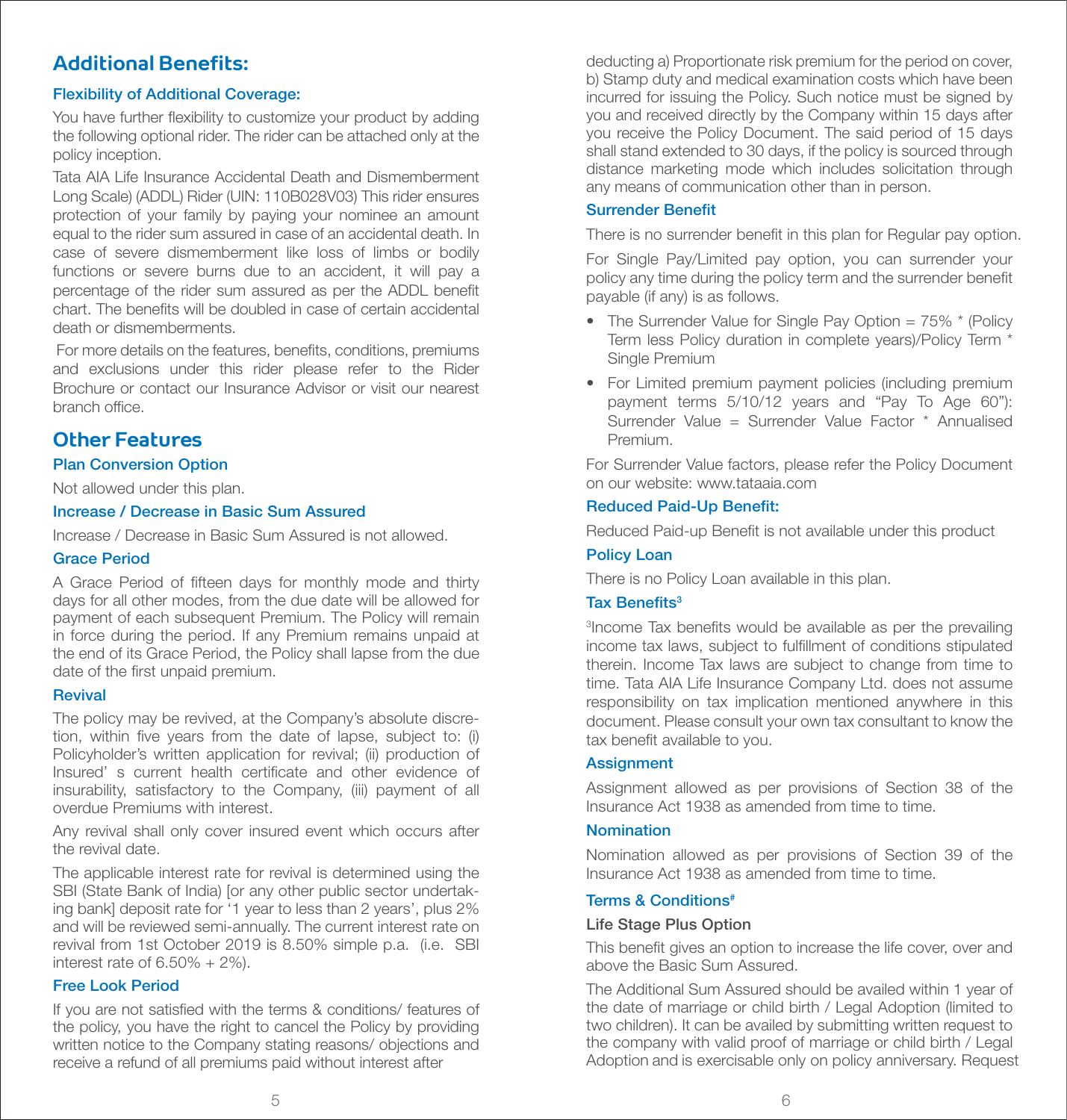for such enhanced coverage should be received at least 30 days in advance of the policy anniversary and cannot be availed after age 50 years. This option is not available during last 10 Policy years.

#### The documents required in case of any of the 'lifestyle events' are as follows:

- Marriage of the Insured Marriage certificate
- $\bullet$  Child Birth Birth certificate
- Legal adoption of a child Adoption deed

Additional premium will be based on the attained age of the insured and the outstanding policy term at the time of exercising this option and will be calculated with reference to the same premium table used to calculate the premium for the initial basic sum assured. Large sum assured discount shall be applicable to additional sum assured.

You can use the facility 3 times within the policy term. If Payout Accelerator Benefit is paid, this benefit cannot be availed.

This option is irrevocable.

# **Payout Accelerator Benefit**

On payment of this benefit, the Death Benefit under the policy is automatically reduced by the amount paid under this benefit. You will continue to pay the original premiums as and when due under the policy, even after terminal illness claimis admitted.

This Benefit will commence after 2 years of continuous cover since inception date. If the Death doesn't occur within the six month period, the death benefit as mentioned in this brochure will be paid on actual death, if occurred within the policy term, provided the policy is in force. Additional Sum Assured opted under Life Stage Plus Option will not be considered for inbuilt Payout Accelerator Benefit.

### "Terminal Illness" means an irreversible terminal medical condition of the Insured:

- i. the signs or symptoms of which first occur or commence after 2 years of continuous cover under this Policy or endorsement; as the case may be
- ii. for which the diagnosis is supported by evidence of the advanced stage of the medical condition such as clinical,

radiological & laboratory evidence; and

iii. that is expected to result in death of the insured within 6 months of diagnosis, and is certified to be so by two physicians or registered medical practitioners specializing in treatment of such illness and approved by the company, at least one year before the expiry date of the policy.

# **Exclusion**

In case of death due to suicide within 12 months from the date of commencement of risk under the Policy or from the date of revival of the Policy, as applicable, the nominee or beneficiary of the Policyholder shall be entitled to at least 80% of the total premiums paid till the date of death or the surrender value available as on the date of death whichever is higher, provided the Policy is in force.

# For Complete details on terms & conditions, please refer policy contract

# (Prohibition of Rebates) Section 41 - of the Insurance Act, 1938 as amended from time to time.

- 1. No person shall allow or offer to allow, either directly or indirectly, as an inducement to any person to take out or renew or continue an insurance in respect of any kind of risk relating to lives or property in India, any rebate of the whole or part of the commission payable or any rebate of the premium shown on the policy, nor shall any person taking out or renewing or continuing a policy accept any rebate, except such rebate as may be allowed in accordance with the published prospectuses or tables of the insurer.
- 2. Any person making default in complying with the provisions of this section shall be liable for a penalty which may extend to ten lakh rupees.

## Insurance Act, 1938, Section 45

No policy of life insurance shall be called in question on any ground whatsoever after the expiry of three years from the date of policy, i.e. from the date of issuance of the policy or the date of commencement of risk or the date of revival of the policy or the date of the rider to the policy, whichever is later. A policy of life insurance may be called in question at any time within three years from the date of issuance of the policy or the date of commencement of risk or the date of revival of the policy or the date of the rider to the policy, whichever is later, on the ground of fraud: Provided that the insurer shall have to communicate in writing to the insured or the legal representatives or nominees or assignees of the insured the grounds and materials on which such decision is based. Nothing in this section shall prevent the insurer from calling for proof of age at any time if he is entitled to do so, and no policy shall be deemed to be called in question merely because the terms of the policy adjusted on subsequent proof that the age of the life insured was incorrectly stated in the proposal. For further details, please refer to the Insurance Act, as amended from time to time.

# About Tata AIA Life

Tata AIA Life Insurance Company Limited (Tata AIA Life) is a joint venture company, formed by Tata Sons and AIA Group Limited (AIA). Tata AIA Life combines Tata's pre-eminent leadership position in India and AIA's presence as the largest, independent listed pan-Asia life insurance group in the world spanning 18 markets in Asia Pacific. Tata Sons holds a majority stake (51 per cent) in the company and AIA holds 49 per cent through an AIA International Limited. Tata AIA Life Insurance Company Limited was licensed to operate in India on February 12, 2001 and started operations on April 1, 2001.

# Disclaimer

• The Brochure is not a contract of insurance. The precise terms and conditions of this plan are specified in the Policy **Contract.**